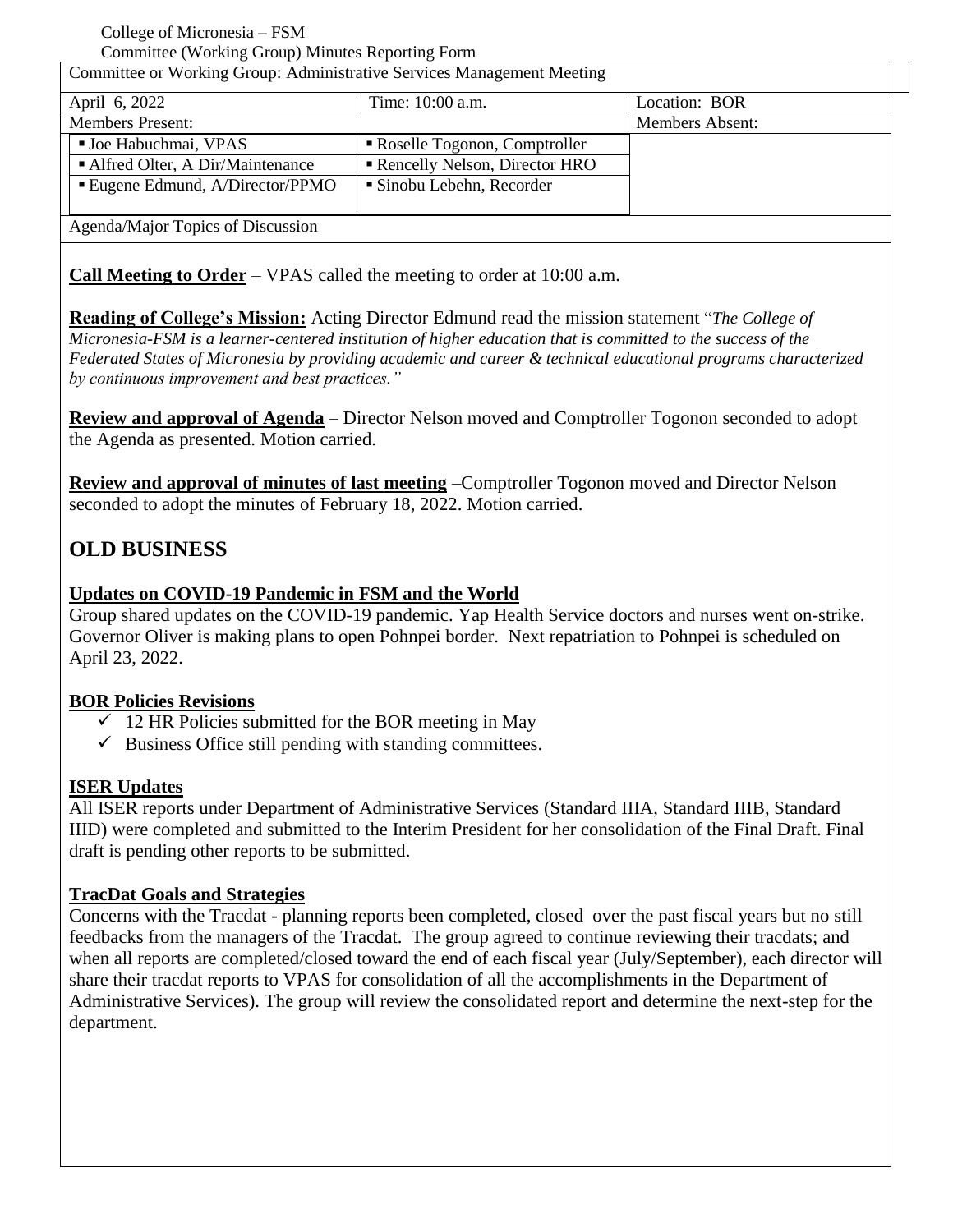# **NEW BUSINESS**

#### **Purchase of the Interact HRMS Program and implementation Plan (Director Nelson updates)**

Cabinet approved the purchase of the software after their second review of this request. This program is a cloud data platform. Director Nelson informed that transferring of HRO data files into the program will take 6 months or more. Good tool for managers to access all employees' files in their respective areas at a fingertip. Cost savings on human hours and increase efficiency.

### **Purchase of Microix and Training of Users (Comptroller Togonon updates)**

Microix module was purchased to help streamlined daily tasks and help ensure a flawlessly integrate with the MIP. Business Office started the process of transferring data from the MIP to the Microix but had to stop because the college's MIP needs to be upgraded for the Microix to be operable. Microix is reliant on the MIP. Microix is not on the cloud.

### **Sharing Highlights**

# **BUSINESS OFFICE**

- $\checkmark$  Business Office is moving toward direct depositing student refunds this Summer 2022
- $\checkmark$  BO already submitted their IPEDS for FY2021
- $\checkmark$  BO also recommending all employees to go on the direct deposit
- $\checkmark$  Suggestion to move the payday to Thursday. Challenge is that offices are submitting their timesheets as late as Tuesdays

### Bookstore

- $\checkmark$  Will launch their online payment system this Summer 2022
- $\checkmark$  Extension wing installed at NC Bookstore
- $\checkmark$  Requested maintenance to include Bookstore's extension in their water pressure wash schedule Dining Hall
- $\checkmark$  Comptroller applauded Dining for servicing lunch for everybody at the Founding Day
- $\checkmark$  Dining Hall already addressed the water issues at the Dining hall

# **PROCURMENT & PROPERTY MANAGEMENT**

Generator procurement

- $\checkmark$  YC generator already arrived at the campus
- $\checkmark$  KC expected delivery is April 15
- $\checkmark$  CTEC arriving on April 14

Students Care laptops

- Already received the  $2<sup>nd</sup>$  batch of 550 laptops for system-wide
- $\checkmark$  3<sup>rd</sup> batch of 550 are being procured
- $\checkmark$  Advertised (RFP) Request For Proposals on 1,000 student laptops
- $\checkmark$  Notice should be put out (on our website) notifying students to apply for laptops (summer semester)
- $\checkmark$  Received the computers for the Lap turnover for National Campus. VPAS Habuchmai advised PPMO to note other schools' requests for used computers. The college can donate some of the old computers to the other school systems.

Prepaid Expenses

- $\checkmark$  Acting Director Edmund informed prepaid expenses on purchase orders is increasing, especially from FMI campus
- $\checkmark$  Concerns raised why all campuses are getting new generator but Chuuk Campus; thus, Director Mendiola requested Acting Director Edmund to provide quotation on generator (same size as YC generator) for Chuuk Campus. VPAS Habuchmai will seek Cabinet's approval on this generator purchase.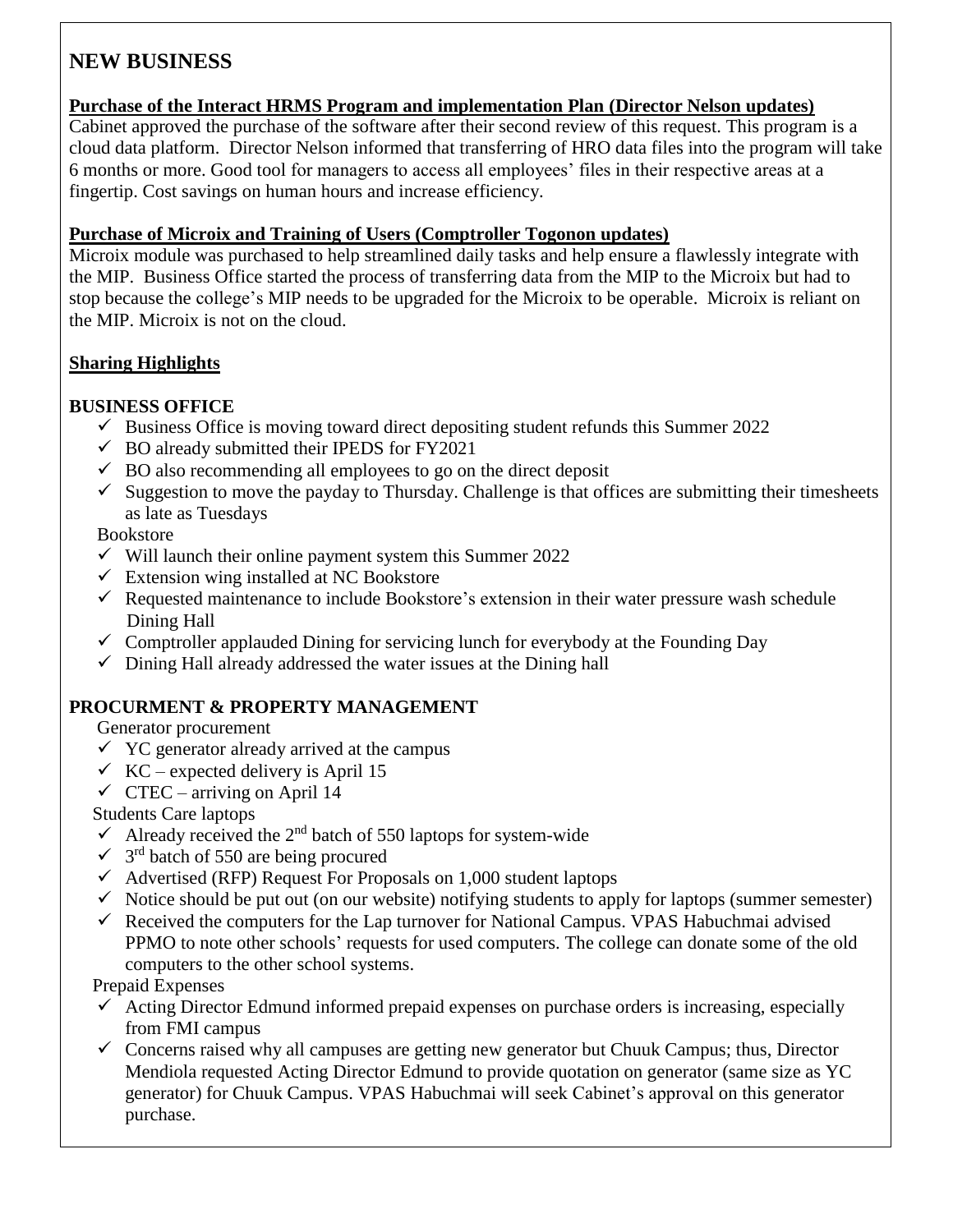#### **HUMAN RESOURCES**

Policies/Procedures

- $\checkmark$  Transmitted a number of policies. All of policies mentioned already updated at the website. New policy and procedure on Re-hire Eligibility #6035.
- $\checkmark$  March 28, Interim President Simion updated the directives on hiring
- Workshop/Trainings
- $\checkmark$  March 16, 2022 HRO staff and other staff from YC and CC attended a Webinar online thru SHRM Guam Chapter on Sexual Harassment and Prevention Training.
- $\checkmark$  All HRO staff were registered for a training diversity equity and inclusion scheduled on April 13, 2022 online.
- $\checkmark$  Interim President Simion requested policy training on April 26, 2022 to all managers. Training will cover BOR Policy 6018 Termination and BOR Policy 6019 Employee discipline and Protection. Director Nelson will present this training.

 $\checkmark$  A 3-day training on job evaluation, with selected managers, at the end of this semester.

Recruitment

- $\checkmark$  Committee on President Search the position is being re-advertised starting April 1, 2022 to May 31, 2022. It's been advertised locally at the normal places in the FSM states, the College website, the Kaselehlie Press, radio channels, Guam Pacific Daily News, Chronical Higher Ed, and the Pacific Island Times
- $\checkmark$  New Hires

Faculty in Business Division - TA already processed, FSM Government confirmed for repatriation Director of ISLET- TA already processed, FSM Government confirmed for repatriation New Chines Instructor - Travel arrangements are compensated by the Chinese Embassy but they want the college make the repatriation arrangements

- $\checkmark$  Hiring Recommendations: Director of PPMO CRE Director at CTEC Admin Specialist for AEC/ KC System Specialist for NC
- $\checkmark$  Screening and Interviewing Vice President of IEQA position (re-advertised) 2 security positions  $(1 - CTEC; 1 CC)$  1 Clerk typist at CTE/ CRE 1 IT Technician at CTEC 1 Counselor at TSP
- Departed:

Thomas. Foruw, IC at Yap Campus, March 2022

Norma Edwin, Executive Assistant to the President, September 2022

Paliknoa Sigran, Extension Agent, CRE Kosrae, April 2022

#### Events

- $\checkmark$  May 20, 2022 Human Resources Day
- $\checkmark$  Retirement Plan open season on July. HRO goal is to reach 100% college employees in the plan. HRO has organized with ASC for on-site meeting at National Campus and CTEC on April 22, 2022 @MITC Room#1, other campus will hold their online meeting with ASC and HRO Director.
- $\checkmark$  May 9. 2022 Annual Incentive Award Ceremony at National Campus, May 6, 2022 at Chuuk Campus. Other campuses no dates set yet.

**MAINTENANCE**